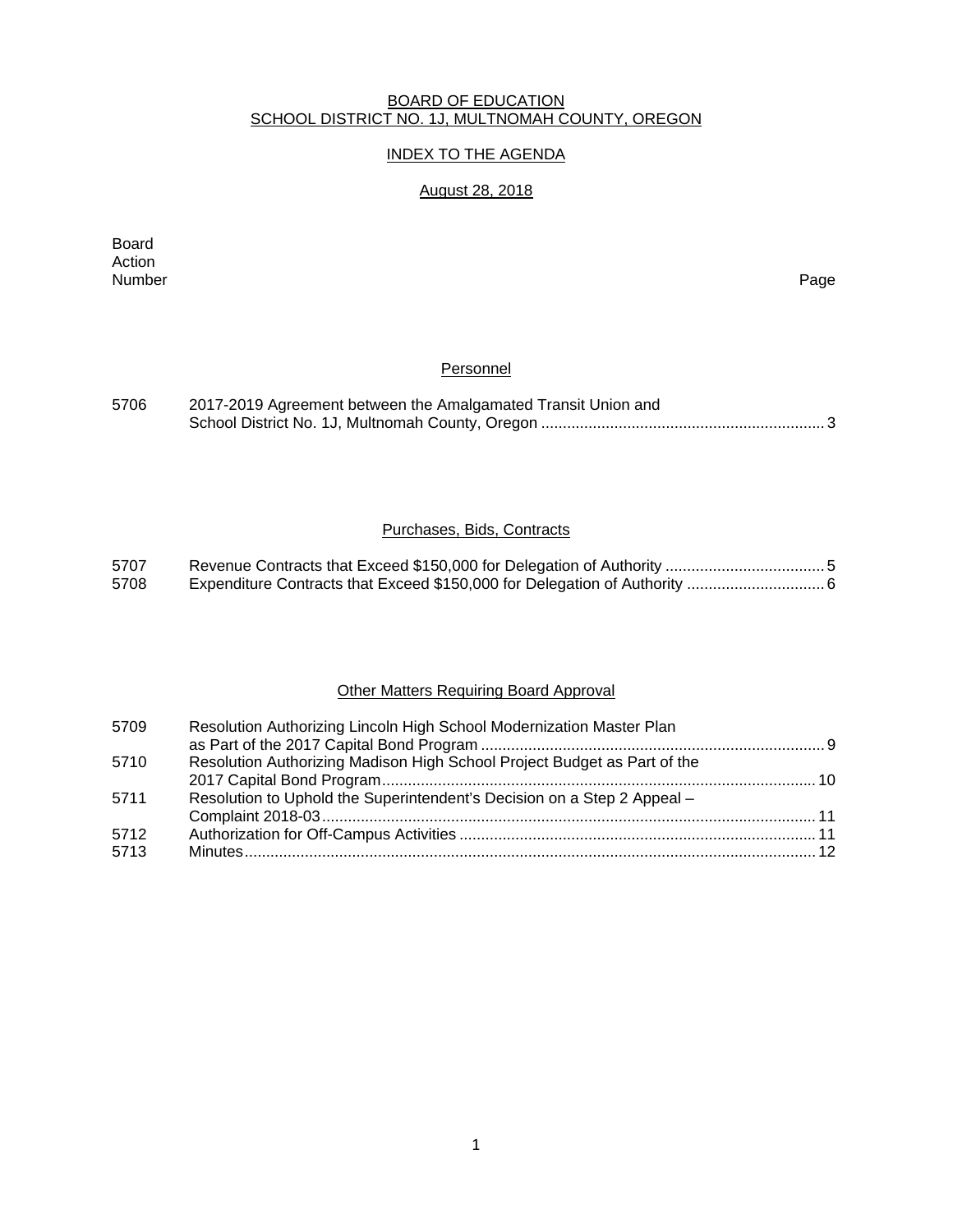# **Personnel**

The Superintendent RECOMMENDS adoption of the following item:

Number 5706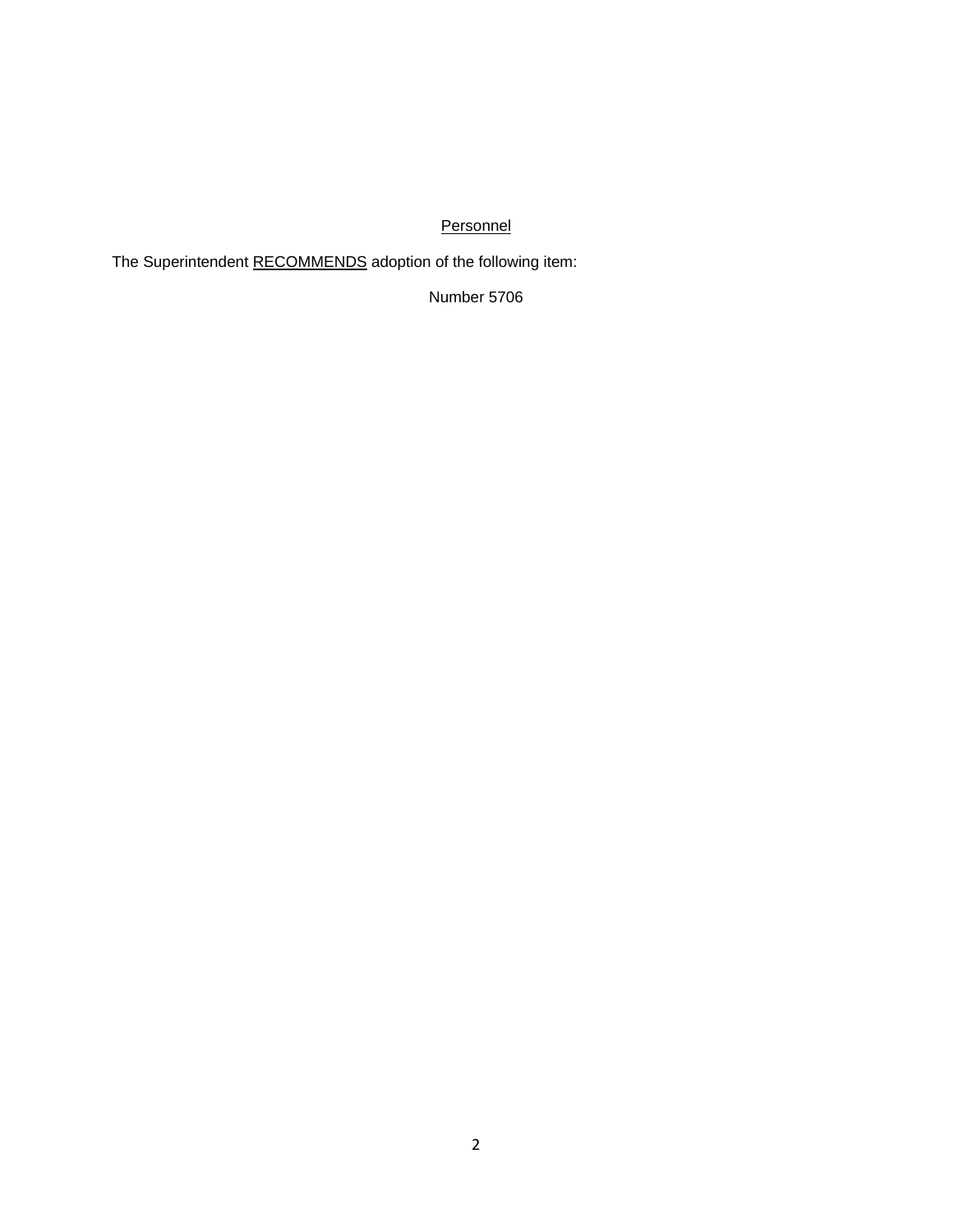#### 2017–2019 Agreement between the Amalgamated Transit Union and School District No. 1J, Multnomah County, Oregon

## **RESOLUTION**

The Superintendent is authorized and directed to execute the 2017–2019 Agreement between the Amalgamated Transit Union, representing bus drivers, and School District No. 1J, Multnomah County, Oregon, on the terms presented to the Board and filed in the record of this meeting.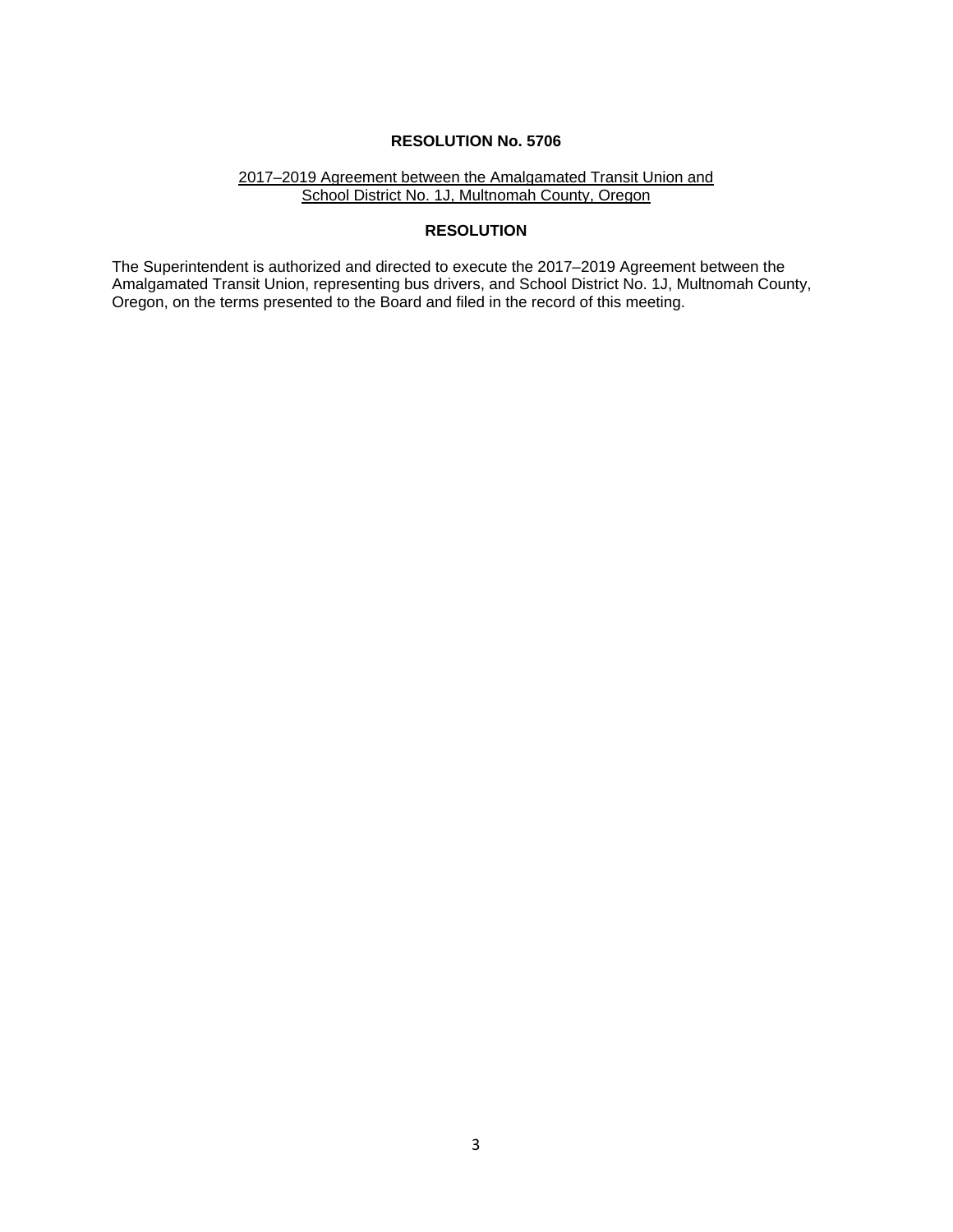# Purchases, Bids, Contracts

The Superintendent RECOMMENDS adoption of the following items:

Numbers 5707 and 5708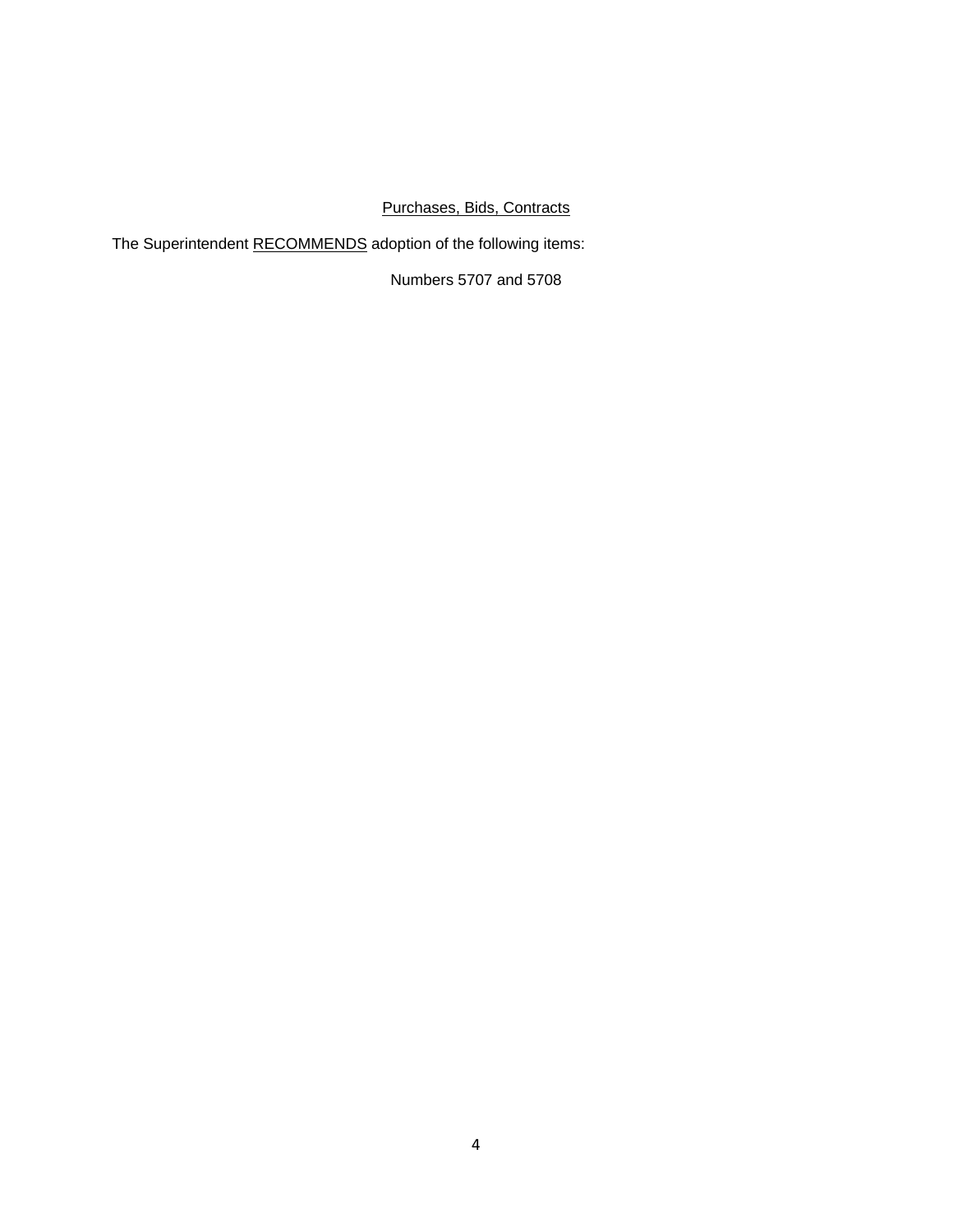#### Revenue Contracts that Exceed \$150,000 Limit for Delegation of Authority

## **RECITAL**

Portland Public Schools ("District") Public Contracting Rules PPS-45-0200 ("Authority to Approve District Contracts; Delegation of Authority to Superintendent") requires the Board of Education ("Board") to enter into and approve all contracts, except as otherwise expressly authorized. Contracts exceeding \$150,000 per contractor are listed below.

#### **RESOLUTION**

The Superintendent recommends that the Board approve these contracts. The Board accepts this recommendation and by this resolution authorizes the Deputy Clerk to enter into the following agreements.

#### **NEW REVENUE CONTRACTS**

No New Revenue Contracts

## **NEW INTERGOVERNMENTAL AGREEMENTS / REVENUE ("IGA/Rs")**

| Contractor                                                                | Contract<br>Term             | <b>Contract Type</b>                                  | <b>Description of Services</b>                                                                                                                                             | Contract<br>Amount | Responsible<br>Administrator,<br><b>Funding Source</b>    |
|---------------------------------------------------------------------------|------------------------------|-------------------------------------------------------|----------------------------------------------------------------------------------------------------------------------------------------------------------------------------|--------------------|-----------------------------------------------------------|
| Portland Public<br>Schools                                                | 8/1/18<br>through<br>6/30/19 | Intergovernmental<br>Agreement/Revenue<br>IGA/R 66714 | Columbia Regional Program<br>will provide PPS school age<br>classroom services for<br>Deaf/Hard of Hearing regionally<br>eligible children.                                | \$329,125          | Y. Curtis<br><b>Fund 299</b><br>Dept. 5422<br>Grant S0031 |
| <b>Centennial School</b><br><b>District</b>                               | 8/1/18<br>through<br>6/30/19 | Intergovernmental<br>Agreement/Revenue<br>IGA/R 66711 | Columbia Regional Program<br>will provide Centennial School<br>District school age classroom<br>services for Deaf/Hard of<br>Hearing regionally eligible<br>children.      | \$216.825          | Y. Curtis<br><b>Fund 299</b><br>Dept. 5422<br>Grant S0031 |
| 8/1/18<br>North Clackamas<br><b>School District</b><br>through<br>6/30/19 |                              | Intergovernmental<br>Agreement/Revenue<br>IGA/R 66712 | Columbia Regional Program<br>will provide North Clackamas<br>School District school age<br>classroom services for<br>Deaf/Hard of Hearing regionally<br>eligible children. | \$183.550          | Y. Curtis<br><b>Fund 299</b><br>Dept. 5422<br>Grant S0031 |

## **AMENDMENTS TO EXISTING REVENUE CONTRACTS**

No Amendments to Existing Revenue Contracts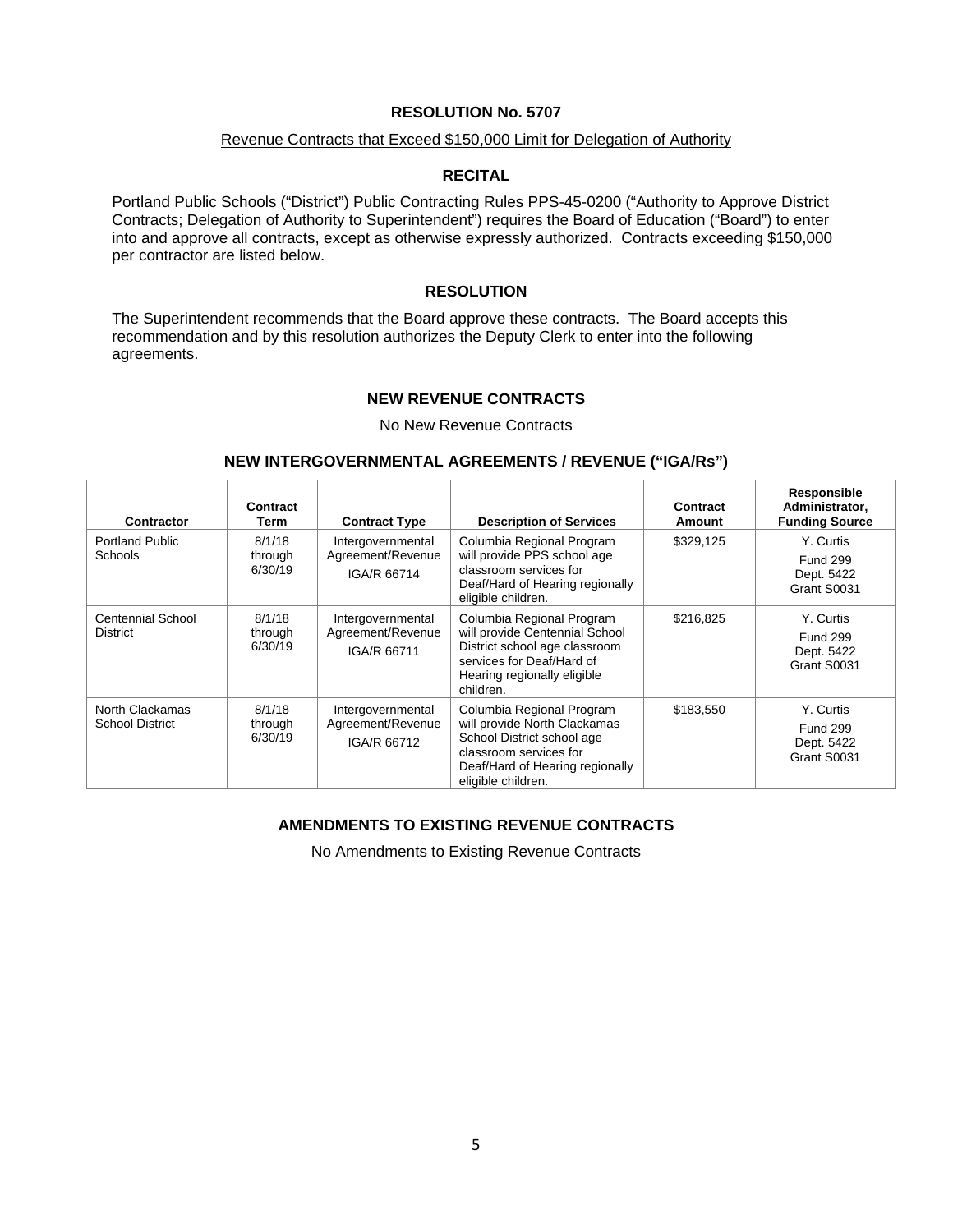#### Expenditure Contracts that Exceed \$150,000 for Delegation of Authority

#### **RECITAL**

Portland Public Schools ("District") Public Contracting Rules PPS-45-0200 ("Authority to Approve District Contracts; Delegation of Authority to Superintendent") requires the Board of Education ("Board") enter into contracts and approve payment for products, materials, supplies, capital outlay, equipment, and services whenever the total amount exceeds \$150,000 per contract, excepting settlement or real property agreements. Contracts meeting this criterion are listed below.

#### **RESOLUTION**

The Superintendent recommends that the Board approve these contracts. The Board accepts this recommendation and by this resolution authorizes the Deputy Clerk to enter into the following agreements.

| Contractor                                     | Contract<br>Term              | <b>Contract Type</b>                 | <b>Description of Services</b>                                                                                                                                    | Contract<br>Amount | Responsible<br>Administrator,<br><b>Funding Source</b>     |
|------------------------------------------------|-------------------------------|--------------------------------------|-------------------------------------------------------------------------------------------------------------------------------------------------------------------|--------------------|------------------------------------------------------------|
| Playworks                                      | 8/29/18<br>through<br>6/30/19 | <b>Personal Services</b><br>PS 66741 | Comprehensive onsite support,<br>strategy implementation,<br>games and systems to develop<br>and sustain a positive<br>educational culture starting at<br>recess. | \$234,000          | Y. Curtis<br><b>Fund Varies</b><br>Dept. Varies            |
|                                                |                               |                                      | Direct Negotiation<br>PPS-46-0525 (4)                                                                                                                             |                    |                                                            |
| <b>INLINE Commercial</b><br>Construction, Inc. | 8/29/18<br>through<br>7/31/19 | Construction<br>C 66667              | Replace the fire and domestic<br>water backflow devices at<br>Sellwood Middle School.<br>ITB-C 2018-2488                                                          | \$178,835          | C. Hertz<br><b>Fund 438</b><br>Dept. 5597<br>Project J0320 |
| Oregon Museum of<br>Science and Industry       | 9/1/18<br>through<br>8/31/20  | Master Contract<br><b>MSTR 66551</b> | Field trips, Outreach, and<br>Outdoor Science School for<br>PPS.                                                                                                  | \$300,000          | C. Hertz<br><b>Fund Varies</b><br>Dept. Varies             |

#### **NEW CONTRACTS**

#### **NEW INTERGOVERNMENTAL AGREEMENTS ("IGAs")**

| <b>Contractor</b>                                   | Contract<br>Term             | <b>Contract Type</b>                        | <b>Description of Services</b>                                         | Contract<br>Amount | Responsible<br>Administrator.<br><b>Funding Source</b> |
|-----------------------------------------------------|------------------------------|---------------------------------------------|------------------------------------------------------------------------|--------------------|--------------------------------------------------------|
| <b>Multnomah County</b><br><b>Health Department</b> | 7/1/18<br>through<br>6/30/19 | Intergovernmental<br>Agreement<br>IGA 66736 | Provide access to school based<br>mental health services.              | \$177,000          | Y. Curtis<br><b>Fund 101</b><br>Dept. 5424             |
| Multnomah Education<br>Service District             | 7/1/18<br>through<br>6/30/19 | <b>Master Contract</b><br><b>MSTR 66730</b> | Master contract to cover all<br>services that MESD provides to<br>PPS. | \$2,000,000        | C. Hertz<br><b>Fund Varies</b><br>Dept. Varies         |

## **AMENDMENTS TO EXISTING CONTRACTS**

| <b>Contractor</b>          | Contract<br>Amendment<br>Term  | <b>Contract Type</b>                                | <b>Description of Services</b>                                                                                                                | Amendment<br>Amount.<br><b>Contract Total</b> | Responsible<br>Administrator.<br><b>Funding Source</b> |
|----------------------------|--------------------------------|-----------------------------------------------------|-----------------------------------------------------------------------------------------------------------------------------------------------|-----------------------------------------------|--------------------------------------------------------|
| Two Ocean Partners.<br>LLC | 8/31/18<br>through<br>10/31/18 | <b>Personal Services</b><br>PS 65869<br>Amendment 4 | Contractor will continue to<br>provide interim management of<br>the Budget Department, Interim<br>Treasury, and Cash<br>Management functions. | \$172.661<br>\$550.941                        | C. Hertz<br><b>Fund 101</b><br>Dept. 5520              |
|                            |                                |                                                     | <b>Direct Negotiation</b><br>PPS-46-0525 (4)                                                                                                  |                                               |                                                        |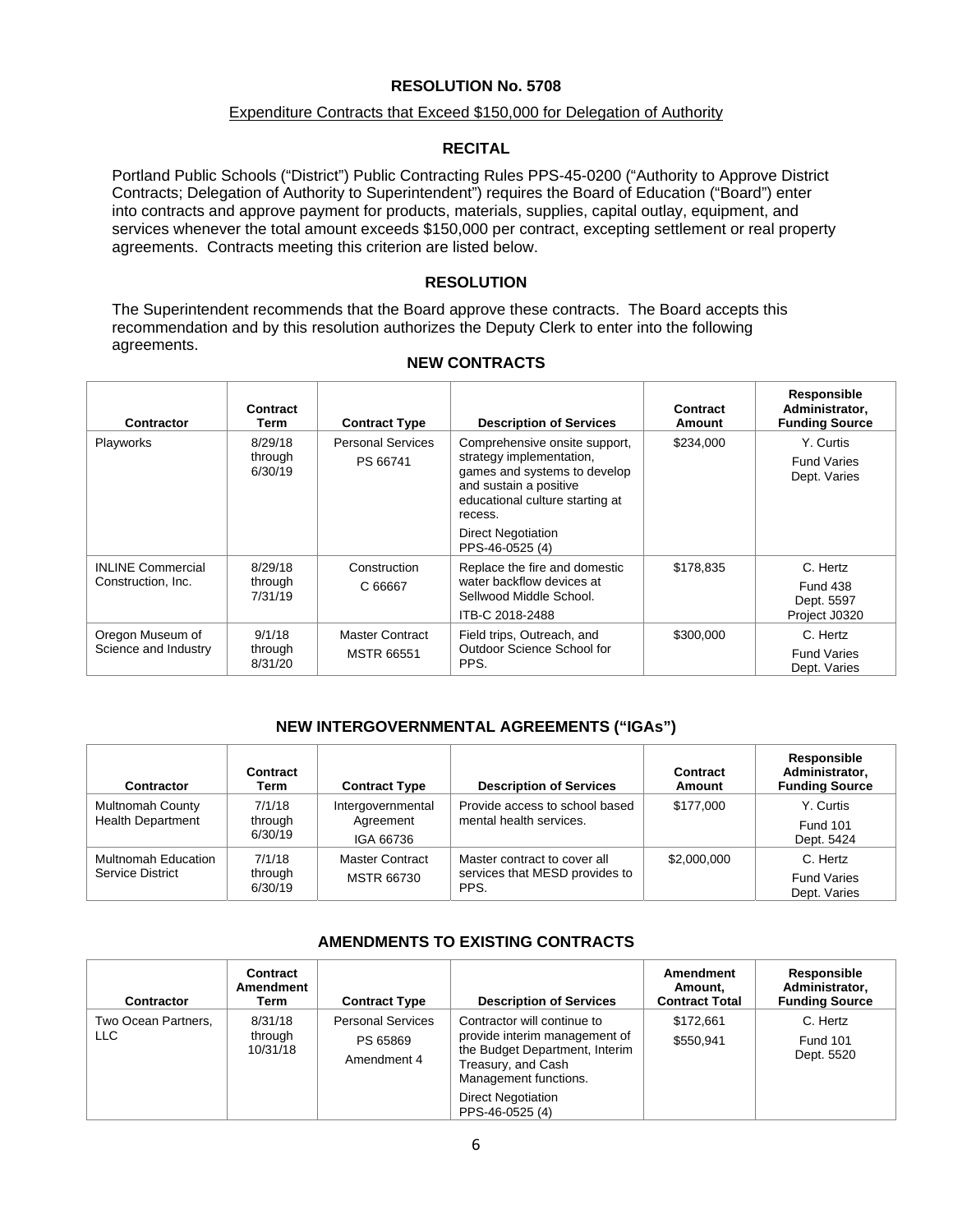| Merchants Paper Co. | 8/29/18<br>through<br>1/31/19 | Materials<br>Requirement<br>MR 60521<br>Amendment 9 | Provide District with disposable<br>products on a requirement<br>basis.<br>RFP 2013-1645 | \$200,000<br>\$1,940,000 | C. Hertz<br><b>Fund 202</b><br>Dept. 5570 |
|---------------------|-------------------------------|-----------------------------------------------------|------------------------------------------------------------------------------------------|--------------------------|-------------------------------------------|
|---------------------|-------------------------------|-----------------------------------------------------|------------------------------------------------------------------------------------------|--------------------------|-------------------------------------------|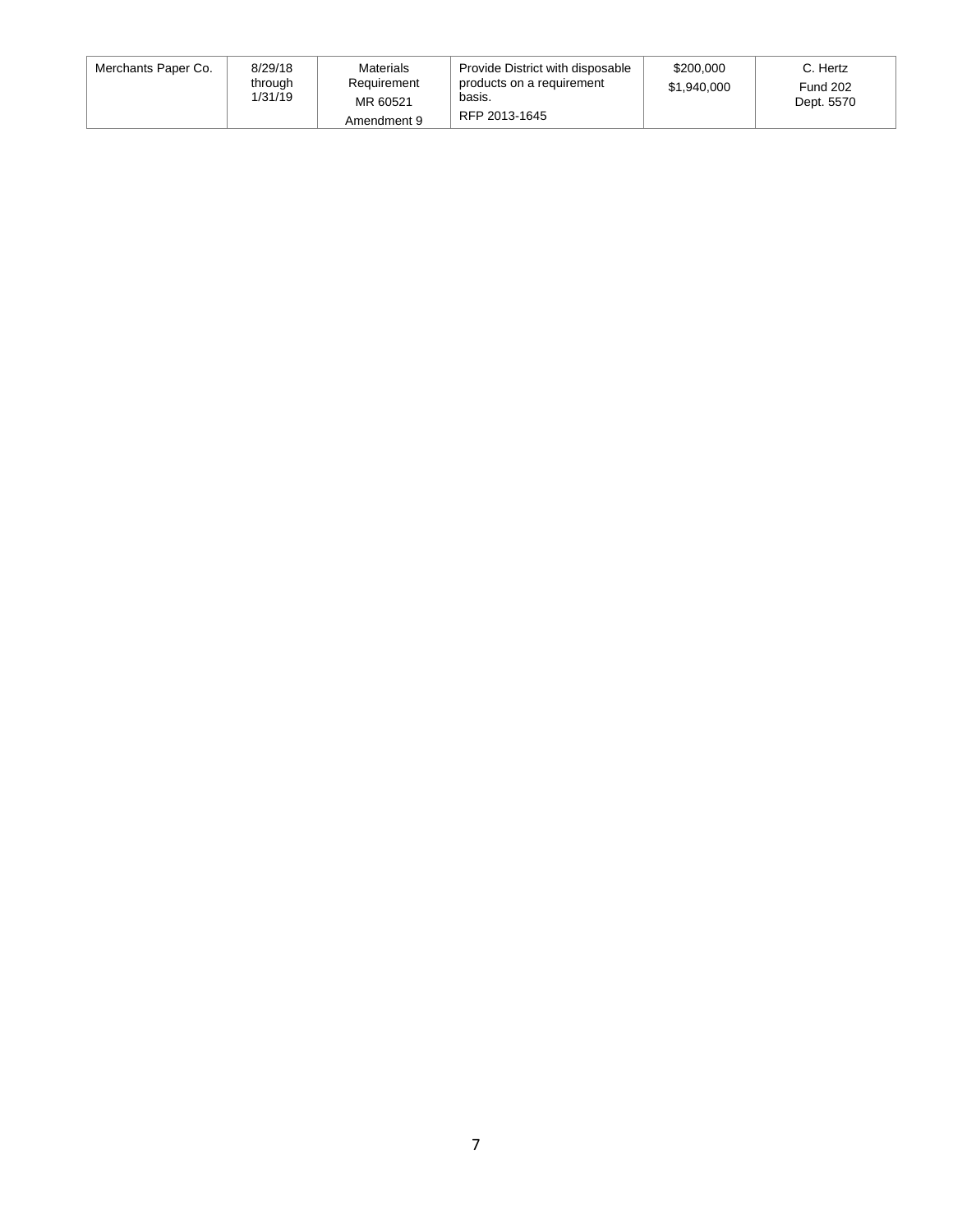# Other Matters Requiring Board Approval

The Superintendent RECOMMENDS adoption of the following items:

Numbers 5709 through 5713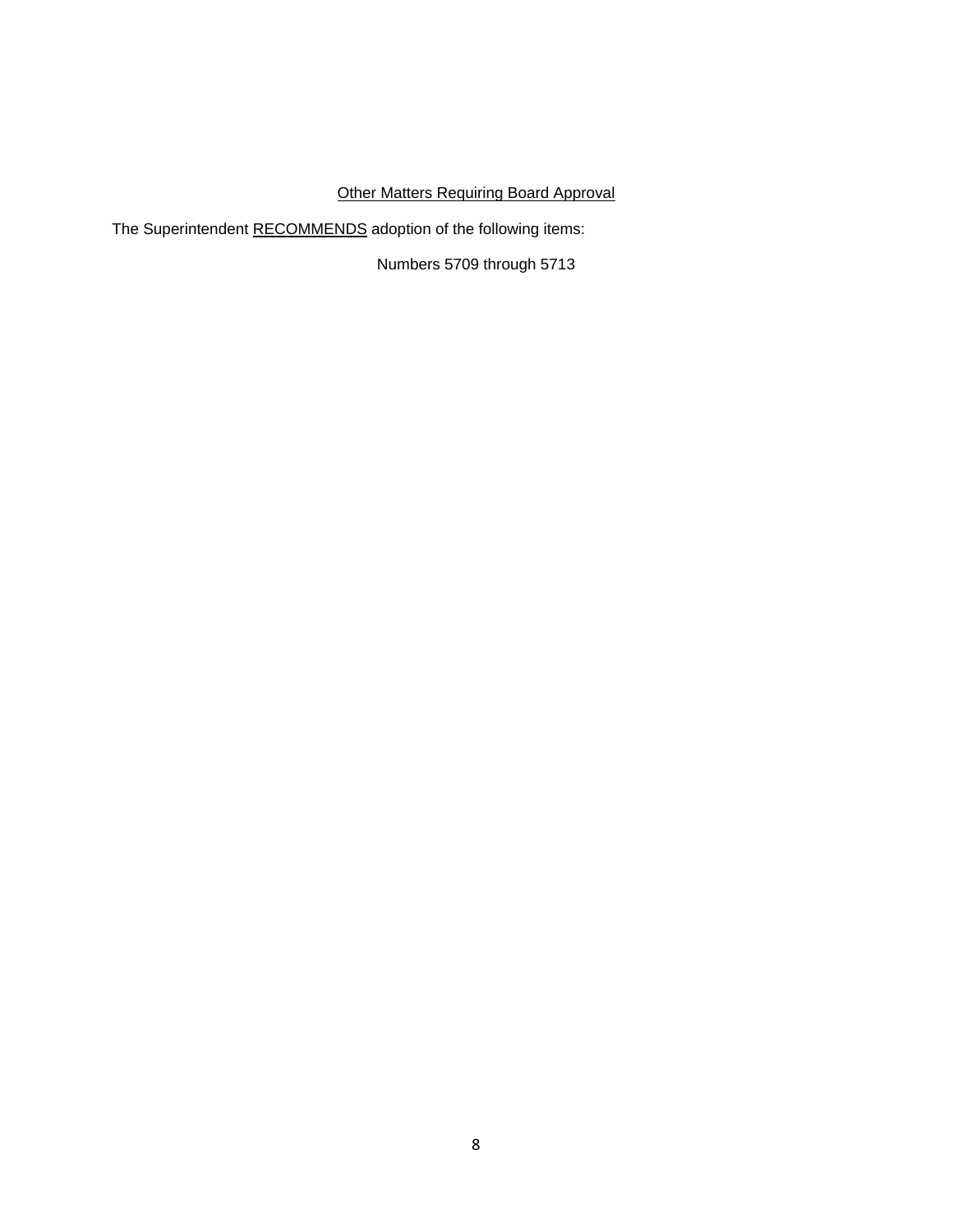### Resolution Authorizing Lincoln High School Modernization Master Plan as Part of the 2017 Capital Bond Program

## **RECITALS**

- A. At the conclusion of the Lincoln High School Pre-Design Diligence process in February 2017, Board Resolution 5394 referred the Lincoln High School Modernization to voters in May 2017.
- B. The election was duly and legally held on May 16, 2017 (the "2017 Bond Election"), and the general obligation bonds were approved by a majority of the qualified voters of Portland Public Schools voting at the election.
- C. Board Resolution 5471 accepted certification from Multnomah County, Clackamas, Washington Counties for May 16, 2017, voter approval of authorizing Portland Public Schools to issue up to \$790 million of general obligation bonds to improve health, safety, and learning by the modernization and repair of schools.
- D. The Office of School Modernization is utilizing the Lincoln High School Area Program Summary, which is a component of the Comprehensive High School Educational Specifications, as a guide to rebuild Lincoln High School. Approval of the Master Plan for Lincoln High School is required for the Design Team to proceed with Schematic Design and is critical to deliver the project on schedule.

## **RESOLUTION**

1. The Board of Education directs staff to design a modernized Lincoln High School for an enrollment capacity of 1700 students.

.

- 2. The Board of Education directs staff to utilize the current Lincoln High School Area Program Summary as a guide to construct the modernized Lincoln High School to an approximate size of 289,000 square feet.
- 3. The Superintendent will return to the Board of Education with any major substantive changes to the approved Master Plan to determine if Board approval is needed.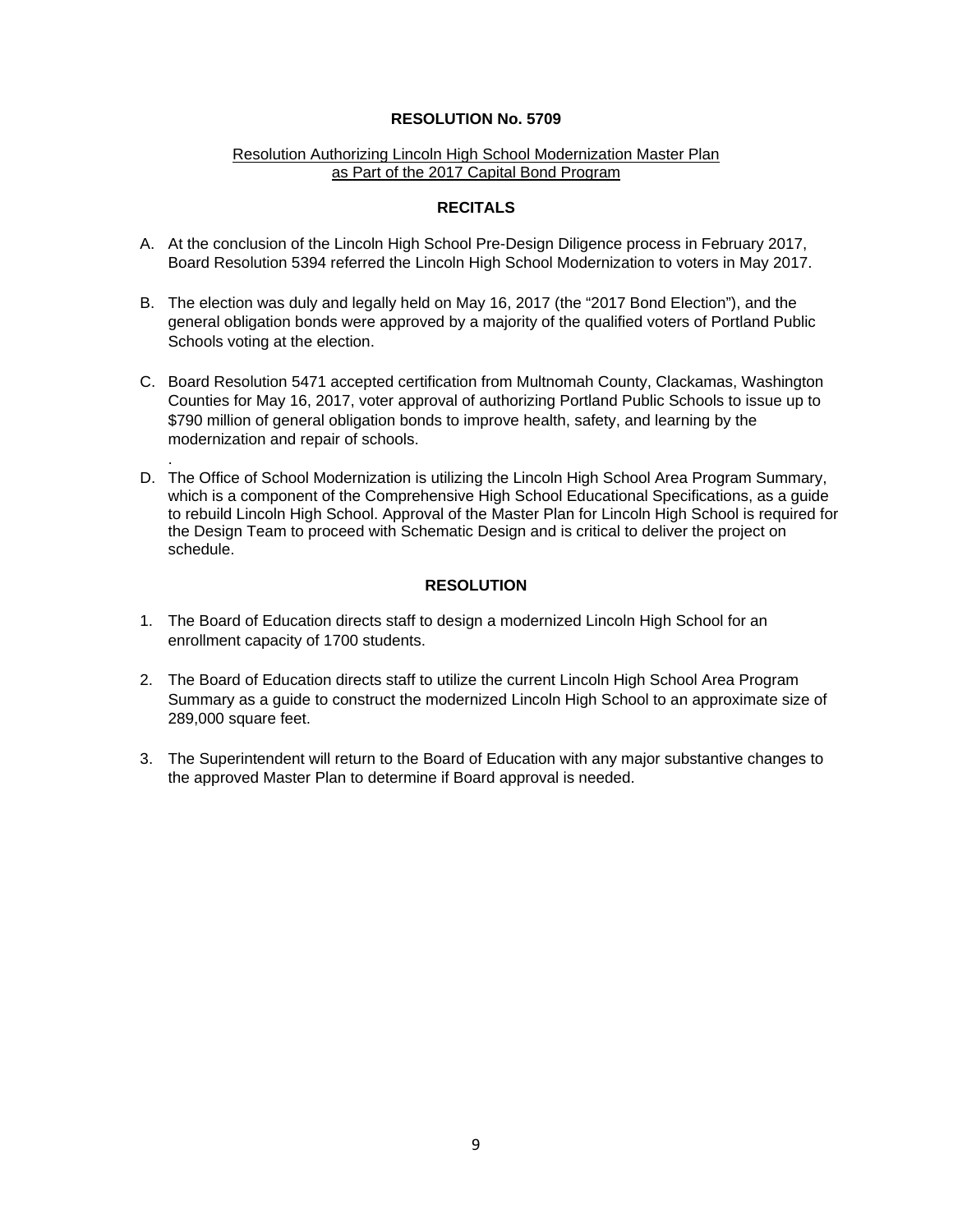#### Resolution Authorizing Madison High School Modernization Project Budget as Part of the 2017 Capital Bond Program

## **RECITALS**

- A. At the conclusion of the Madison High School Pre-Design Diligence process in February, 2017, Board Resolution 5394 referred the Madison High School Modernization to voters in May 2017.
- B. The election was duly and legally held on May 16, 2017 (the "2017 Bond Election"), and the general obligation bonds were approved by a majority of the qualified voters of Portland Public Schools voting at the election.
- C. Board Resolution 5471 accepted certification from Multnomah County, Clackamas, Washington Counties for May 16, 2017, voter approval of authorizing Portland Public Schools to issue up to \$790 million of general obligation bonds to improve health, safety, learning by modernization, report schools.

## **RESOLUTION**

The Board of Education approves a total not to exceed project budget of \$200,000,000 for the Madison High School Modernization Project.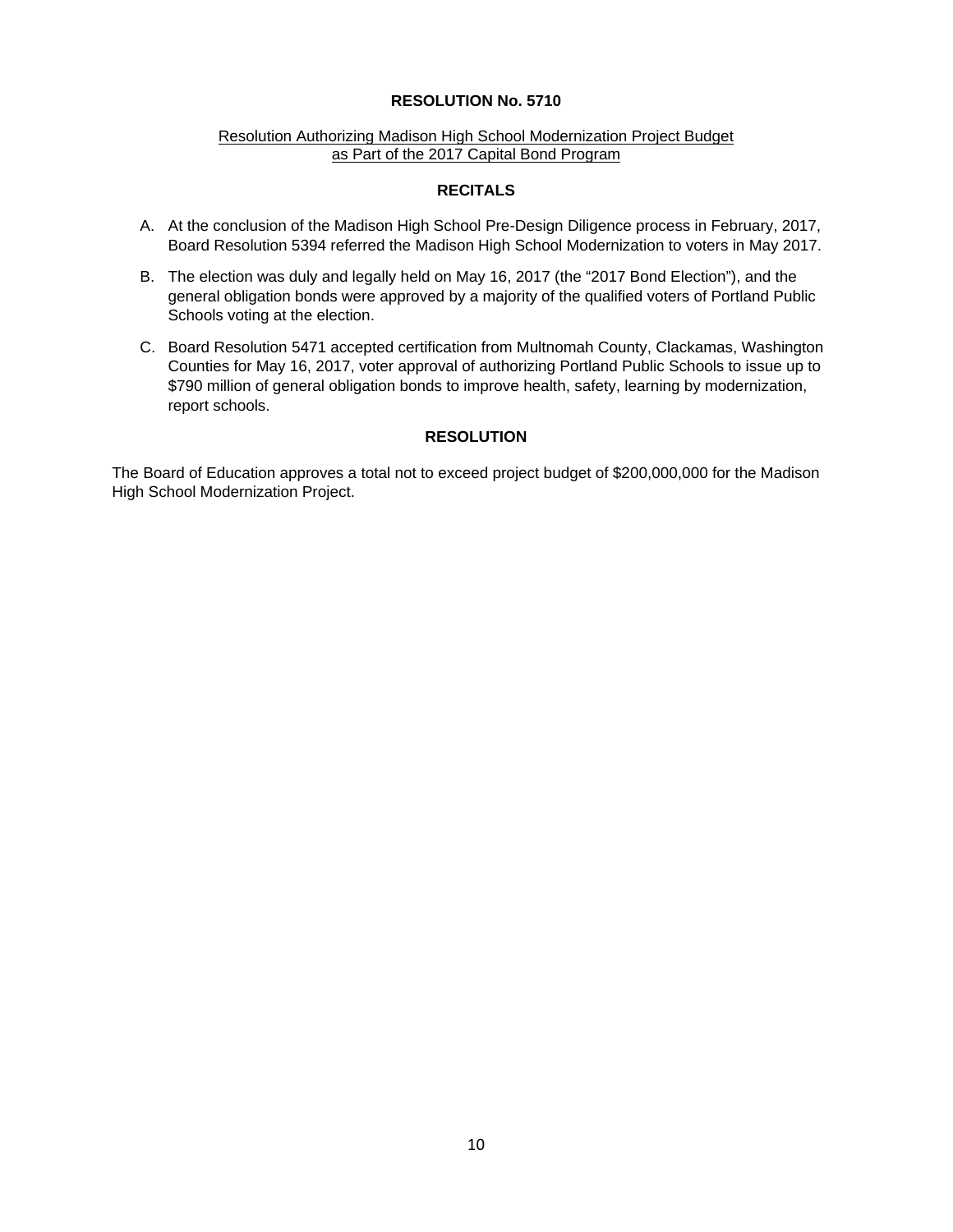#### Resolution to Uphold the Superintendent's Decision on a Step 2 Appeal-Complaint #2018-03

## **RECITAL**

The Board of Education has received and reviewed the complaint # 20018-03 submitted and the Superintendent's response to it.

## **RESOLUTION**

The Board of Education upholds the Superintendent's decision of the Step 2 appeal as the final decision.

## **RESOLUTION No. 5712**

Authorization for Off-Campus Activities

## **RECITAL**

Portland Public Schools ("District") Policy 6.50.010-P ("Off-Campus Activities") requires the Board of Education ("Board") consent to student out-of-state travel.

#### **RESOLUTION**

The Board has reviewed the request for out-of-state travel. All required documents have been submitted to the Risk Management Department. The Superintendent recommends that the Board consent to the student out-of-state travel for the below request:

| Date(s)                  | School,<br>Course, and<br>Number of<br><b>Students</b>                  | <b>Purpose of Travel</b>                                                                   | <b>Travel Destination</b> | <b>Estimated Cost</b> |
|--------------------------|-------------------------------------------------------------------------|--------------------------------------------------------------------------------------------|---------------------------|-----------------------|
| September 14-17,<br>2018 | Lincoln High<br>School,<br>Speech and<br>Debate, Two<br><b>Students</b> | Student Participation in<br><b>Competitive National</b><br>Speech and Debate<br>Tournament | Addison, Texas            | \$600 per student     |

## **AUTHORIZATION FOR OFF-CAMPUS ACTIVITIES**